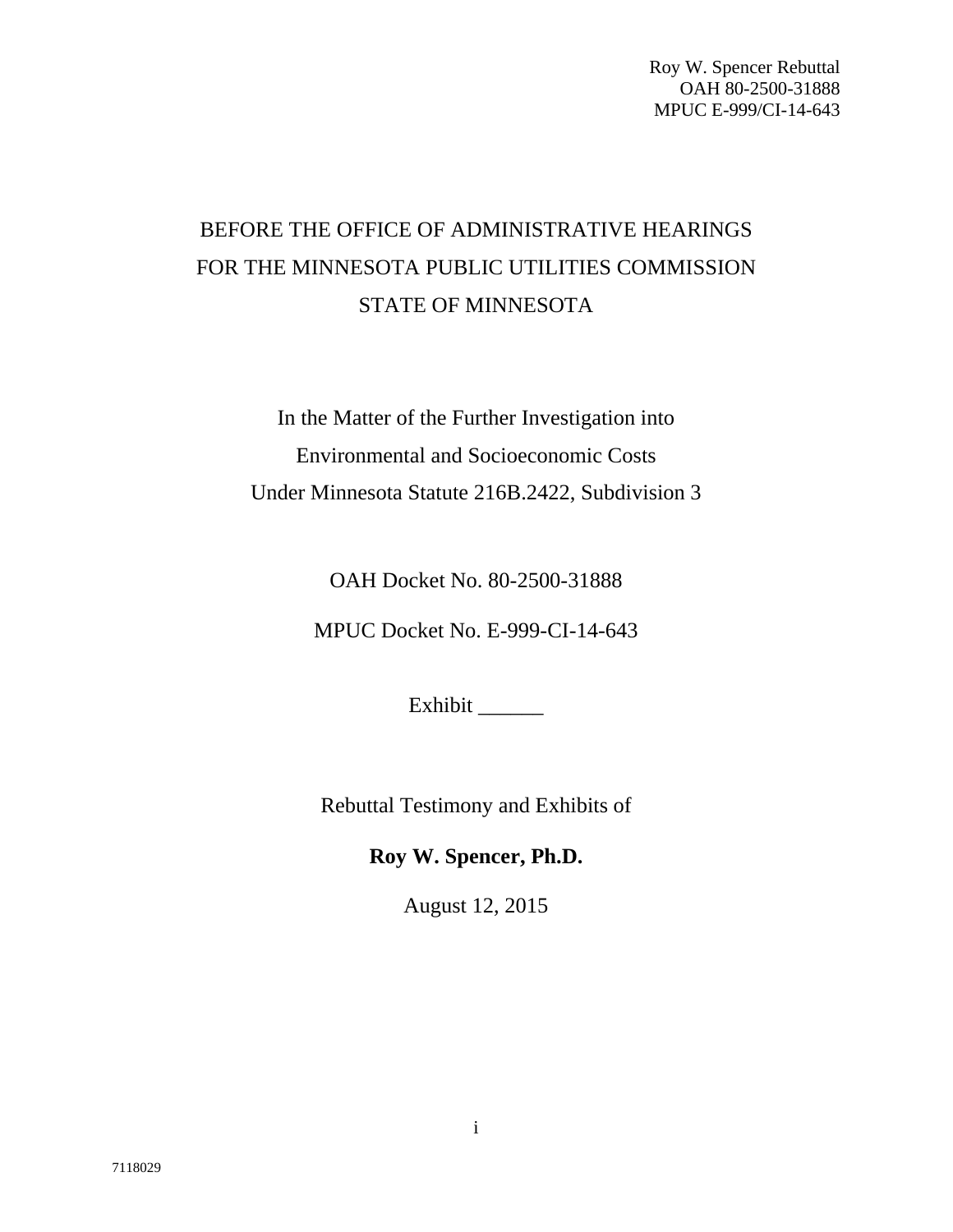1 **Q. Please state your name.** 2 A. Roy W. Spencer. 3 **Q**. **Did you previously submit testimony in this proceeding?**  4 A. Yes. I submitted pre-filed direct testimony on June 1, 2015. 5 **Q. Have you reviewed other pre-filed testimony?**  6 A. Yes. I reviewed written testimony by Michael Hanemann, Nicholas Martin, 7 and Stephen Polasky. 8 **Q. Have you prepared a rebuttal report that responds to this pre-filed**  9 **testimony?**  10 A. Yes, I have prepared a report, which is attached as Spencer Rebuttal Exhibit 11 1. 12 **Q. Have you responded to discovery requests in this proceeding?**  13 A. Yes. I was asked to provide evidentiary support for certain statements. My 14 responses, which are attached as Spencer Rebuttal Exhibit 2, provide 15 significant evidentiary support for these statements.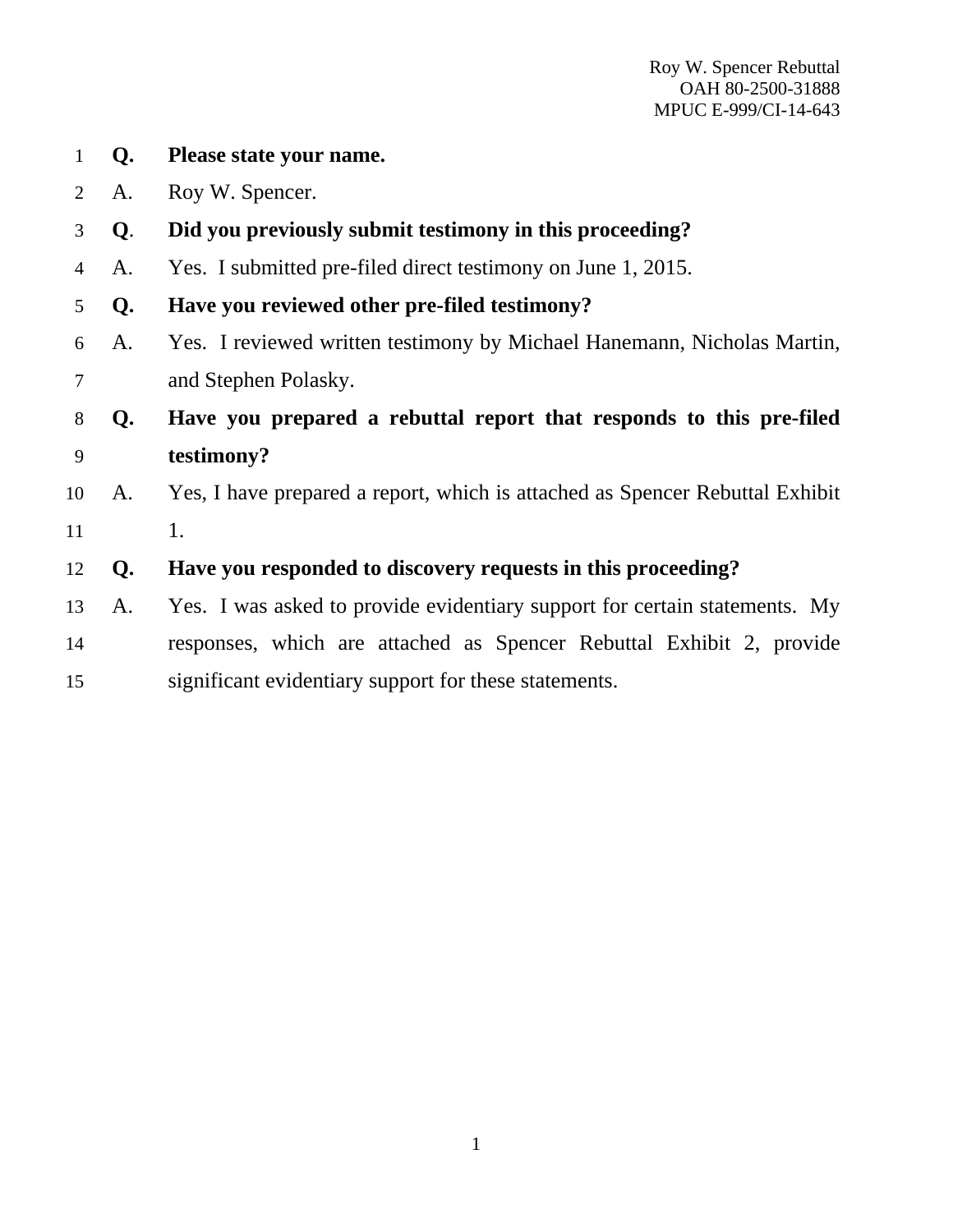### BEFORE THE OFFICE OF ADMINISTRATIVE HEARINGS FOR THE MINNESOTA PUBLIC UTILITIES COMMISSION STATE OF MINNESOTA

In the Matter of the Further Investigation in to Environmental and Socioeconomic

Costs Under Minnesota Statute 216B.2422, Subdivision 3

OAH Docket No. 80-2500-31888

MPUC Docket No. E-999-CI-14-643

Exhibit 1

to

**Rebuttal Testimony of Roy W. Spencer, Ph.D.**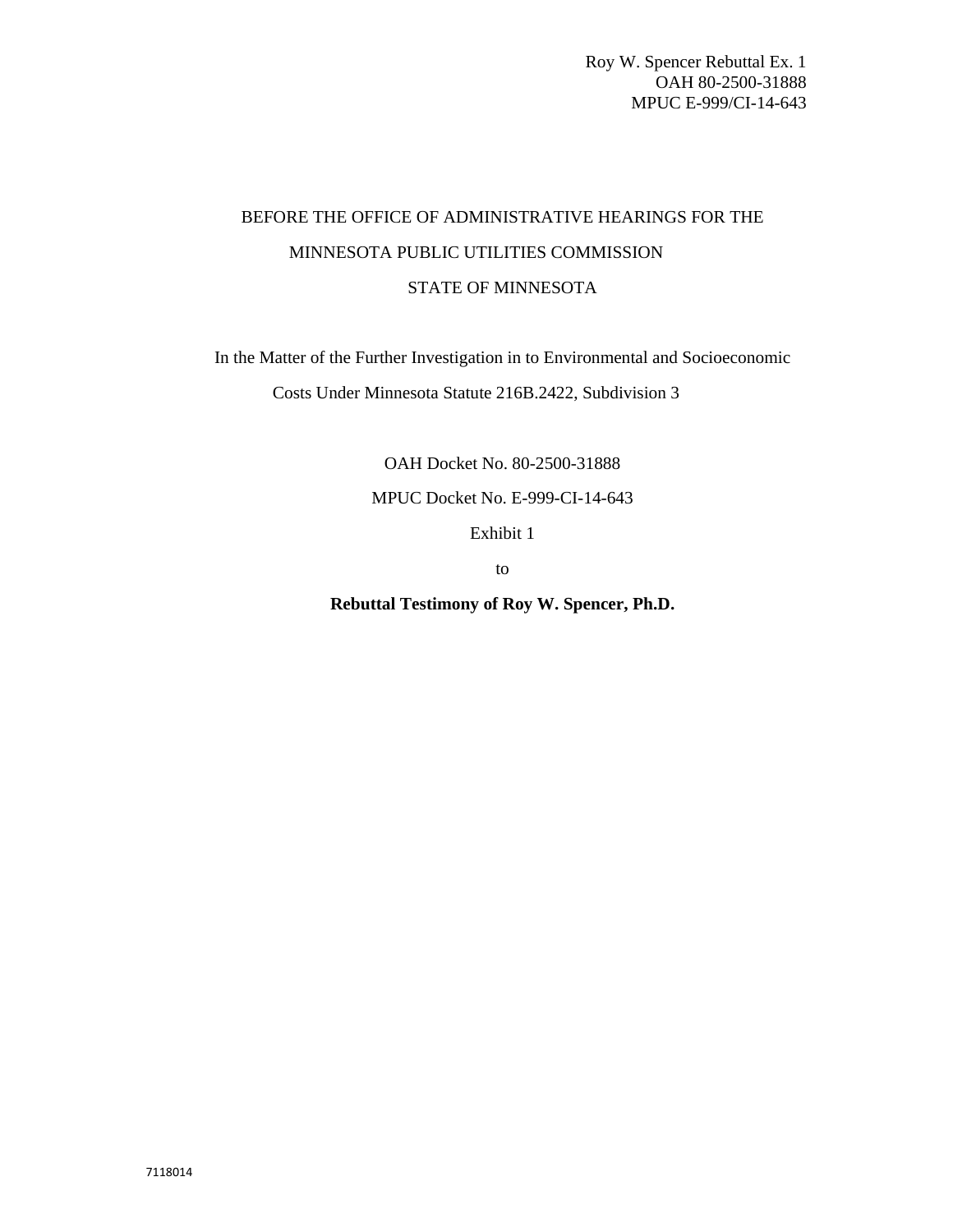| ۰, |
|----|
|    |

### **Roy W. Spencer, Ph. D.**

| 2  | I am filing this rebuttal report in response to the testimony of Professor W. Michael       |
|----|---------------------------------------------------------------------------------------------|
| 3  | Hanemann, on behalf of the Division of Energy Resources of the Minnesota Department of      |
| 4  | Commerce, in consultation with the Minnesota Pollution Control Agency, Professor Stephen    |
| 5  | Polasky, on behalf of Clean Energy Organizations, and Nicholas Martin, on behalf of Xcel    |
| 6  | Energy. All three of these witnesses rely on estimates of the social cost of carbon         |
| 7  | developed by the U.S. government's Interagency Working Group ("IWG"). Mr. Martin uses       |
| 8  | the IWG's data and draws his own conclusions.                                               |
| 9  | In my opening testimony, I discussed the shortcomings in climate models that form           |
| 10 | the foundation of the IWG's estimates of the social cost of carbon. I explained that recent |
| 11 | research suggests that the climate models are too sensitive to CO2 emissions, and that      |
| 12 | increasing greenhouse gases do not cause as much warming and associated climate             |
| 13 | change as is commonly believed. These results suggest that any SCC estimates based          |
| 14 | upon such models will be biased high.                                                       |
| 15 | I am also attaching to this supplemental report my responses to the discovery               |
| 16 | requests I have received in this proceeding. My discovery responses provide significant     |
| 17 | evidentiary support for the following statements in my report and testimony:                |
| 18 | "The models, on average, produce surface warming rates at least twice those                 |
| 19 | observed since the satellite record began in 1979. Models, on average, produce deep-        |
| 20 | atmosphere (tropospheric) warming rates about 2-3 times those observed over the same        |
| 21 | period."                                                                                    |
| 22 | "[S]urface thermometers are capable of directly measuring temperatures near the             |
| 23 | surface of the Earth, but tend to have long-term spurious warming effects over land from    |
| 24 | urbanization effects."                                                                      |
| 25 | "An increasing number of peer-reviewed studies are suggesting much lower climate            |
| 26 | sensitivity than the IPCC and its models assume, possibly as low as 1 deg. C or less for a  |

*doubling of atmospheric CO2."*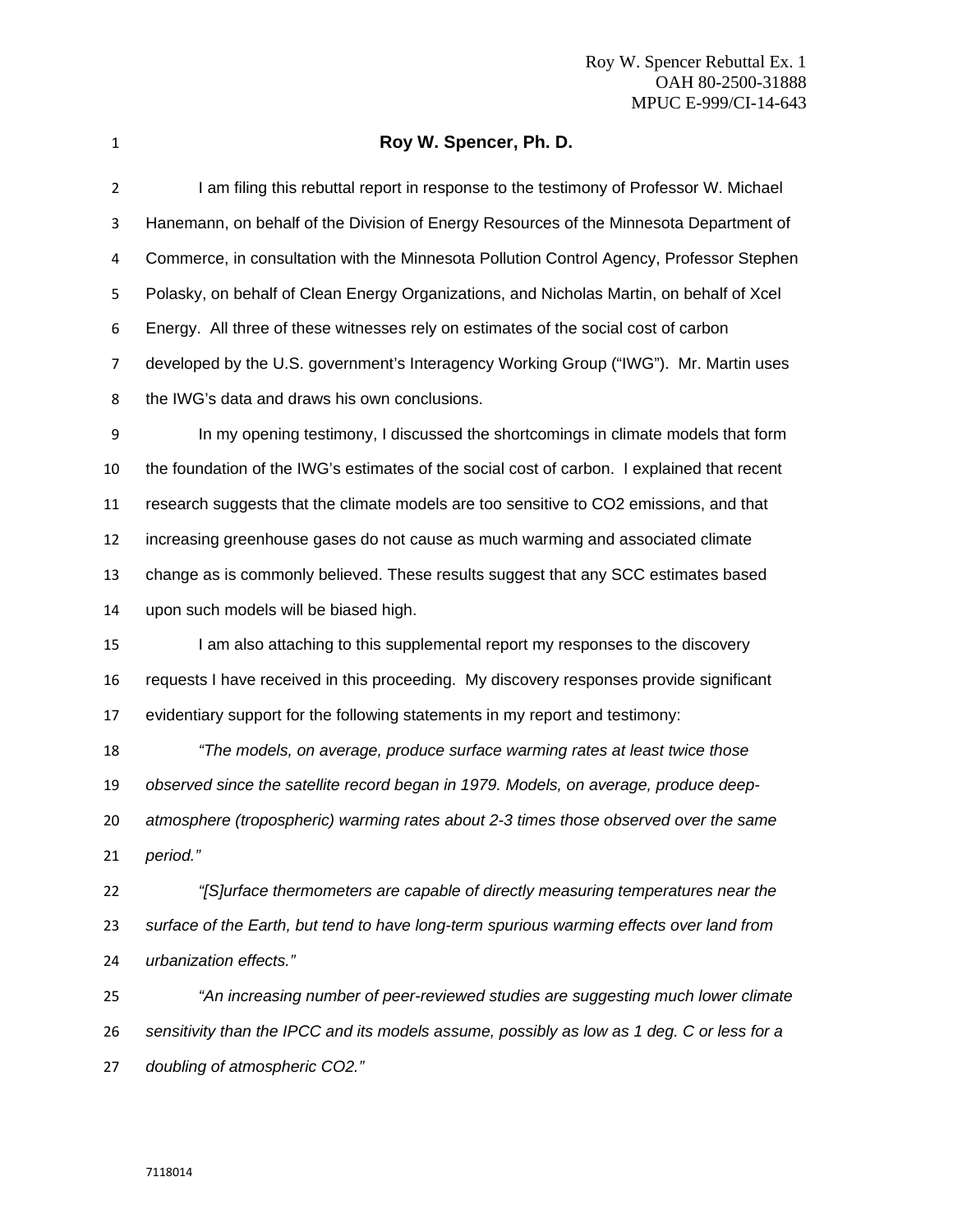## BEFORE THE OFFICE OF ADMINISTRATIVE HEARINGS FOR THE MINNESOTA PUBLIC UTILITIES COMMISSION STATE OF MINNESOTA

In the Matter of the Further Investigation in to Environmental and Socioeconomic Costs Under Minnesota Statute 216B.2422, Subdivision 3

> OAH Docket No. 80-2500-31888 MPUC Docket No. E-999-CI-14-643 Exhibit 2 to

**Rebuttal Testimony of Roy W. Spencer, Ph.D. August 12, 2015**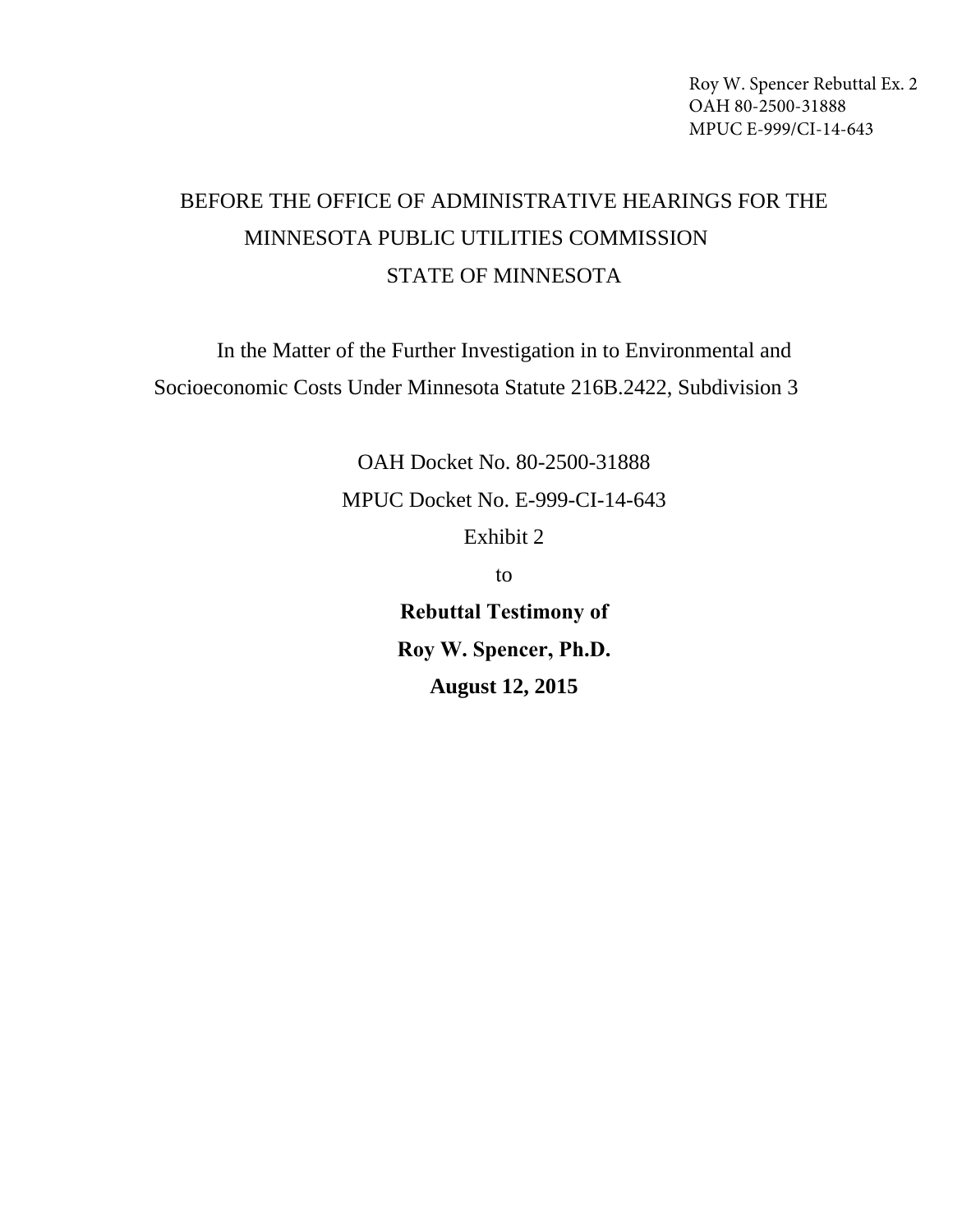#### **CLEAN ENERGY ORGANIZATIONS INFORMATION REQUESTS**

| Date of Request:                                          | July 6, 2015                                                                                                                                                                                                                                                                                                                                                                |
|-----------------------------------------------------------|-----------------------------------------------------------------------------------------------------------------------------------------------------------------------------------------------------------------------------------------------------------------------------------------------------------------------------------------------------------------------------|
| Requested By:                                             | Leigh Currie<br>Minnesota Center for Environmental Advocacy<br>26 East Exchange Street, Suite 206<br>St. Paul, MN 55101-1667<br>lcurrie@mncenter.org<br>651-287-4873 (direct)<br>Attorney for Izaak Walton League of America – Midwest Office, Fresh<br>Energy, Sierra Club, and Minnesota Center for Environmental Advocacy<br>(collectively "Clean Energy Organizations") |
| Requested From:                                           | Peabody Energy                                                                                                                                                                                                                                                                                                                                                              |
| <b>Response Due:</b>                                      | July 16, 2015                                                                                                                                                                                                                                                                                                                                                               |
| In the Matter of the<br><b>Further Investigation into</b> | <b>PUC Docket No. E999/CI-14-643</b><br><b>Environmental and Socioeconomic Costs</b>                                                                                                                                                                                                                                                                                        |

#### INFORMATION REQUESTS NOS. 2-10 OF CLEAN ENERGY ORGANIZATIONS TO PEABODY ENERGY

\_\_\_\_\_\_\_\_\_\_\_\_\_\_\_\_\_\_\_\_\_\_\_\_\_\_\_\_\_\_\_\_\_\_\_\_\_\_\_\_\_\_\_\_\_\_\_\_\_\_\_\_\_\_\_\_\_\_\_\_\_\_\_\_\_\_\_\_\_\_\_\_\_\_\_\_\_\_

#### **To Roger Bezdek:**

**Under MN Statute 216B.2422, Subdivision 3**

*2. On pages 2, 9, and 16 of his Direct Testimony, Dr. Bezdek references "thousands" of studies demonstrating that carbon dioxide is beneficial to plant growth. Provide citations for the studies that purport to demonstrate that increased carbon dioxide emissions and increased global temperature will result in increased crop production.* 

#### **RESPONSE:**

Please see response contained in the attached Exhibit A.

*3. On page 8 of his Direct Testimony, Dr. Bezdek states: "Researchers have thus concluded that IAMs are of little or no value for evaluating alternative climate change policies and estimating the SCC." List the names of the researchers who have reached these conclusions and provide citations to the publications in which those researchers have made those statements.* 

#### **RESPONSE:**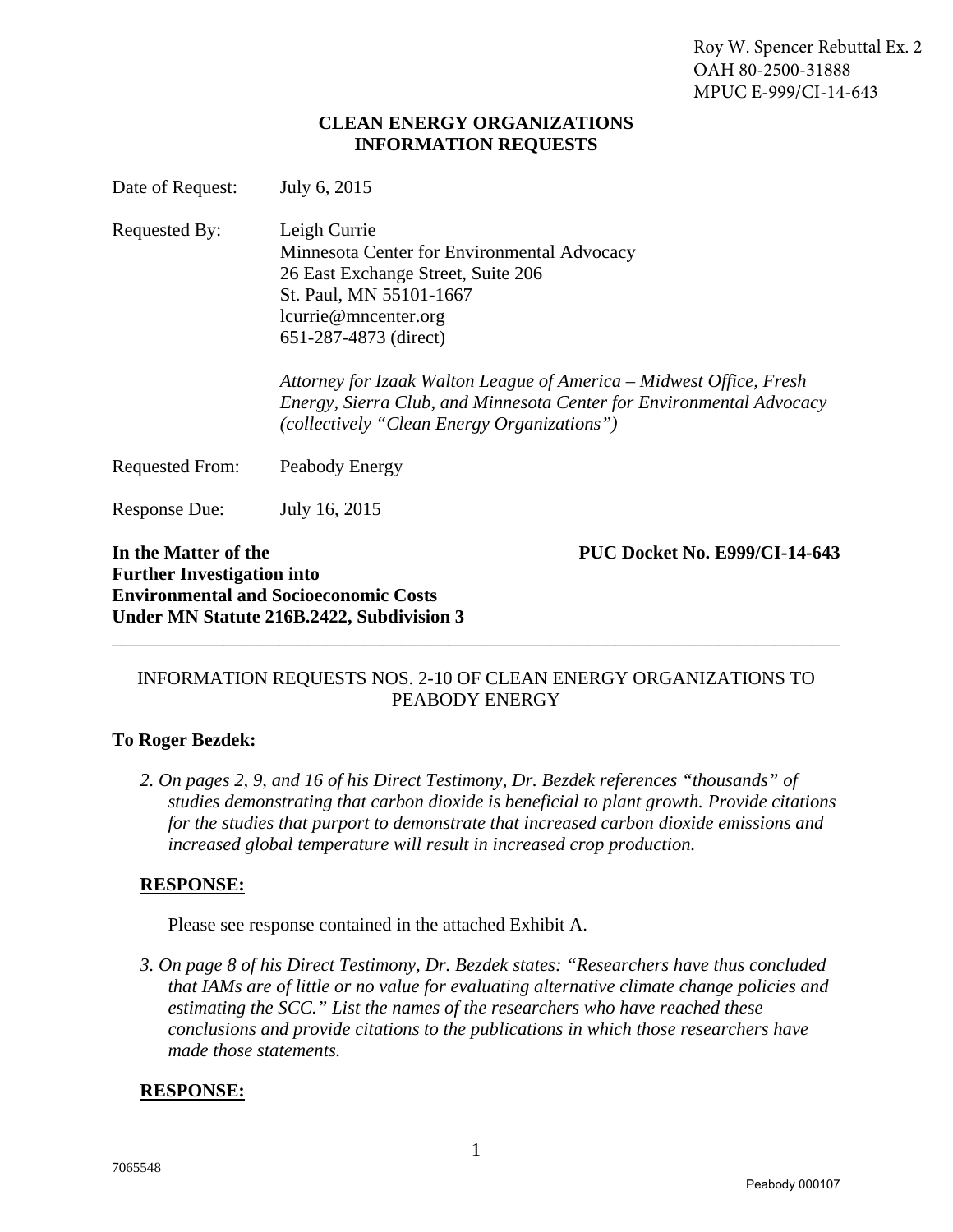- Wang, C., Zhang, L., Lee, S.-K., Wu, L. and Mechoso, C.R. 2014. A global perspective on CMIP5 climate model biases. *Nature Climate Change* **4**: 201-205.
- Yang, X., Hou, Y. and Chen, B. 2011. Observed surface warming induced by urbanization in east China. *Journal of Geophysical Research* **116**: 10.1029/2010JD015452.
	- *e.* p. 12, line 6: "If the benefits of more atmospheric  $CO_2$  were properly accounted *for, they would far outweigh the losses and the social cost of more*  $CO<sub>2</sub>$  *would be negative."*

#### **RESPONSE:**

Please see the response to Question 9a.

*f. Exhibit 2, page 3: "Most studies suggest that warmings of up to 2 K will be good for the planet."*

#### **RESPONSE:**

Please see the response to Question 9a.

#### **To Roy Spencer:**

- 10. Provide the basis (including, as appropriate, citations to the peer-reviewed literature in which these statements have been published) for the following statements:
	- *a. p. 4, line 17: "The models, on average, produce surface warming rates at least twice those observed since the satellite record began in 1979. Models, on average, produce deep-atmosphere (tropospheric) warming rates about 2-3 times those observed over the same period."*

#### **RESPONSE:**

The core article for the particular claim is: J. C. Fyfe, N. P. Gillett, F. W. Zwiers, Overestimated Global Warming over the Past 20 Years, 3, Nature Climate Change, 767 (2013) (showing that models fail to reproduce either the actual global temperatures or slowdown in the increase over the past 20 years).

Other literature substantiates the argument that climate models tend to warm spuriously compared to real, observed temperatures:

- Patrick J. Michaels & Paul C. Knappenberger, "The Collection of Evidence for a Low Climate Sensitivity Continues to Grow," *Cato Institute* (Sep. 25, 2014), available at http://www.cato.org/blog/collection-evidence-low-climate-sensitivity-continues-grow.
- Bjorn Stevens, "Rethinking the Lower Bound on Aerosol Radiative Forcing," \_\_ J. Climate \_\_ (2015) (early online release), available at http://journals.ametsoc.org/doi/abs/10.1175/JCLI-D-14-00656.1.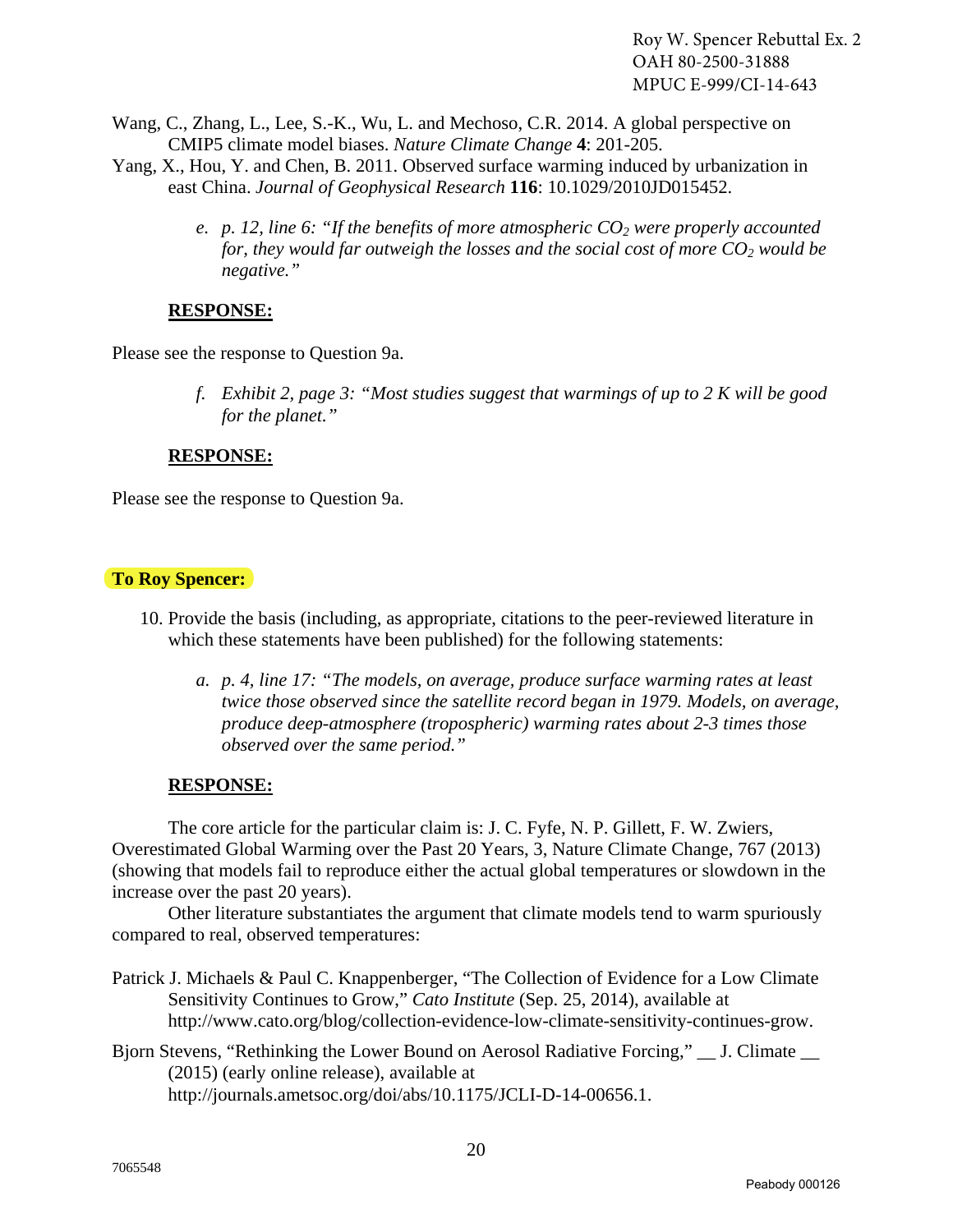- Nicholas Lewis, "The implications for climate sensitivity of Bjorn Stevens' new aerosol forcing paper," Mar. 15, 2015, http://climateaudit.org/2015/03/19/the-implications-for-climatesensitivity-of-bjorn-stevens-new-aerosol-forcing-paper/.
- Alexander M.R. Bakker, "The Robustness of the Climate Modelling Paradigm," Ph.D. thesis (Jan. 8, 2015), available at http://dare.ubvu.vu.nl/handle/1871/52184.
- Paul Ballonoff, "A Fresh Look at Climate Change," 34 Cato Journal 113 (Feb. 24, 2014), available at http://object.cato.org/sites/cato.org/files/serials/files/catojournal/2014/2/v34n1-6.pdf.
- Judith Curry, Presentation to the American Physical Society, "Causes and Implications of the Growing Divergence between Model Simulations and Observations" (Mar. 4, 2014), available at https://curryja.files.wordpress.com/2014/03/aps-curry.pdf.
- Judith Curry, "The Global Warming Statistical Meltdown," *Wall Street Journal* (Oct. 9, 2014).
- H. Douville, *et al.*, "The Recent Global Warming Hiatus: What is the Role of Pacific Variability?," 42 Geophys. Rsch. Letters 880 (Feb. 16, 2015).
- N. Lewis & J.A. Curry, "The Implications for Climate Sensitivity of AR5 Forcing and Heat Uptake Estimates," *Climate Dynamics* (Sep. 25, 2014), available at http://link.springer.com/article/10.1007%2Fs00382-014-2342-y#page-1.
- Richard Lindzen, "Can Increasing Carbon Dioxide Cause Climate Change?," 94 Proceedings of the Nat'l Acad. of Sciences of the United States 8335 (Aug. 5, 1997), available at http://www.pnas.org/content/94/16/8335.full.
- Richard Lindzen & Yong-Sang Choi, "On the Determination of Climate Feedbacks from ERBE Data," 36 Geophys. Rsch. Letters L16705 (2009), available at http://www.drroyspencer.com/Lindzen-and-Choi-GRL-2009.pdf.
- Richard Lindzen, *et al.*, "Does the Earth Have An Adaptive Infrared Iris?," 82 Bull. Am. Meteorological Soc'y 417 (Mar. 2001), available at http://wwweaps.mit.edu/faculty/lindzen/adinfriris.pdf.
- Thorsten Mauritsen & Bjorn Stevens, "Missing Iris Effect as a Possible Cause of Muted Hydrological Change and High Climate Sensitivity in Models," \_\_ Nature Geosci. \_\_ (Apr. 20, 2015) (advance online publication), available at http://www.nature.com/ngeo/journal/vaop/ncurrent/full/ngeo2414.html.
- Ross R. McKitrick, "HAC-Robust Measurement of the Duration of a Trendless Subsample in Global Climate Time Series," 4 Open J. Statistics 527 (2014).
- T.C. Peterson & M. O. Baringer, "2009: State of the Climate in 2008," 90 Bull. Am. Meteor. Soc. S1 (2009).
	- *b. p. 5, line 18: "Yes, surface thermometers are capable of directly measuring temperatures near the surface of the Earth, but tend to have long-term spurious warming effects over land from urbanization effects."*

#### **RESPONSE:**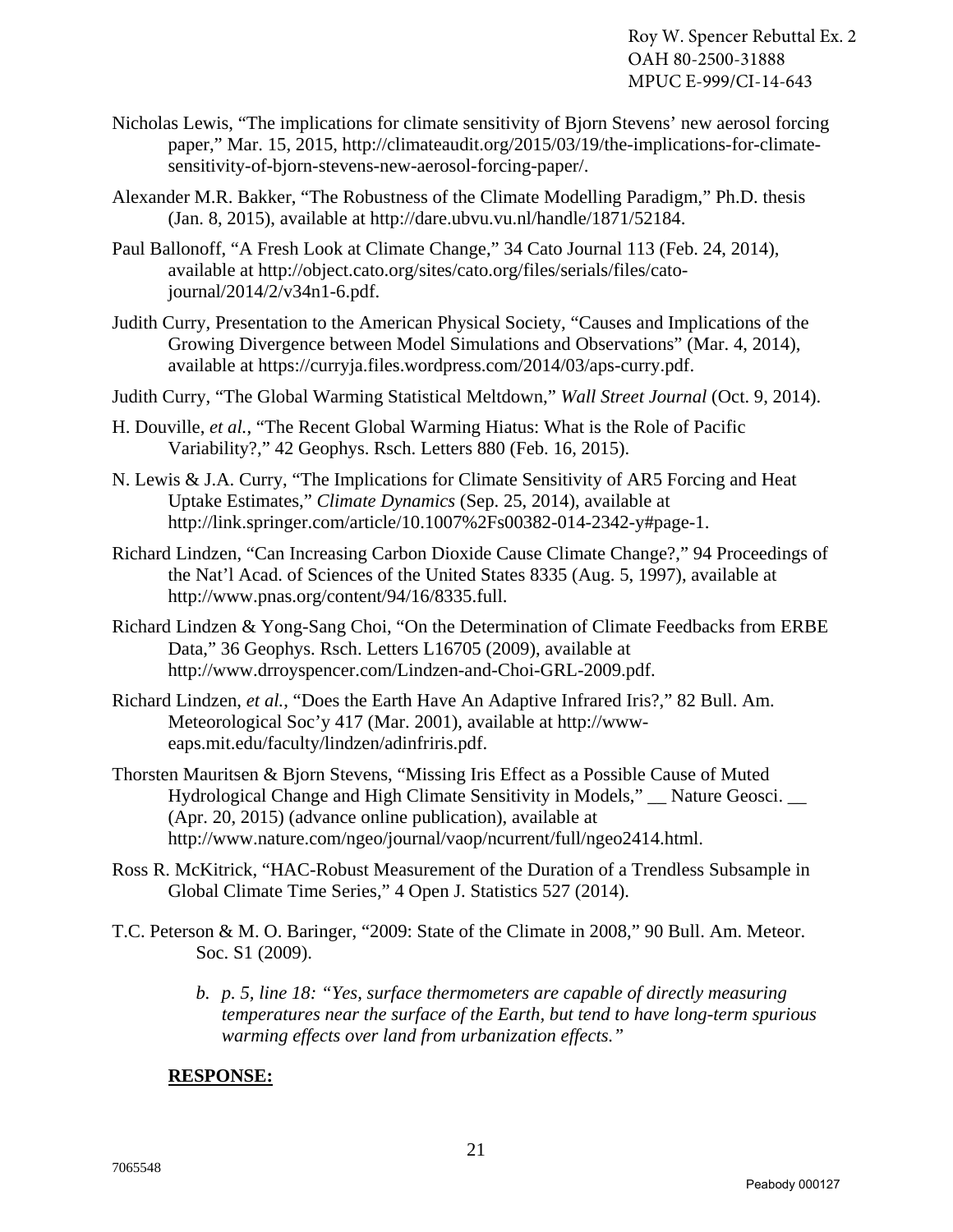The core claim has been documented by the Government Accountability Office: United States Government Accountability Office, NOAA Can Improve Management of the U. S. Historical Climatology Network, GAO-11-800 (2011).

The inaccuracy of surface measurements is becoming more widely known and documented in scientific literature; the first reference below is the original Oke (1973) study documenting that towns with as little as 1,000 population have significant spurious warming effects on measured temperatures. There are as yet no accepted methods for explicitly removing this ubiquitous effect from thermometer measurements.

- T.R. Oke, 1973. City Size and the Urban Heat Island. Atmospheric Environment, Vol. 7, Issue 8, 769-779.
- de Freitas, C.R., Dedekind, M.O. and Brill, B.E. 2014. A reanalysis of long-term surface air temperature trends in New Zealand. Environmental Modeling and Assessment: 10.1007/s10666-014-9429-z.
- Wang, C., Zhang, L., Lee, S.-K., Wu, L. and Mechoso, C.R. 2014. A global perspective on CMIP5 climate model biases. *Nature Climate Change* **4**: 201-205.
- Yang, X., Hou, Y. and Chen, B. 2011. Observed surface warming induced by urbanization in east China. *Journal of Geophysical Research* **116**: 10.1029/2010JD015452.
	- *c. p. 8, line 18: "An increasing number of peer-reviewed studies are suggesting much lower climate sensitivity than the IPCC and its models assume, possibly as low as 1 deg. C or less for a doubling of atmospheric CO2."*

#### **RESPONSE:**

The following references also include 14 peer reviewed studies supporting climate sensitivity lower than the IPCC central estimate of about 3 deg. C:

- Aldrin, M., et al., 2012. Bayesian estimation of climate sensitivity based on a simple climate model fitted to observations of hemispheric temperature and global ocean heat content. *Environmetrics*, doi: 10.1002/env.2140.
- Annan, J.D., and J.C Hargreaves, 2011. On the generation and interpretation of probabilistic estimates of climate sensitivity. *Climatic Change*, 104, 324436.
- J.C. Hargreaves et al., *"*Can the Last Glacial Maximum Constrain Climate Sensitivity?" *Geophysical Research Letters* 39: L24702, Doi: 10.1029/ 2012GL053872, 2012
- Lewis, N. 2013. An objective Bayesian, improved approach for applying optimal fingerprint techniques to estimate climate sensitivity. *Journal of Climate*, doi:10.1175/JCLID1200473.1.
- Lewis, N. and M. Crok, 2014, *A Sensitive Matter: How The IPCC Buried Evidence Showing Good News About Global Warming*, Global Warming Policy Foundation Report No. 13, 65 pp. http://www.thegwpf.org/content/uploads/2014/02/A-Sensitive-Matter-Forewordinc.pdf
- Lewis, N. and J.A. Curry, C., 2014. The implications for climate sensitivity of AR5 forcing and heat uptake estimates. 45 *Climate Dynamics*, 1009 (2015), doi:10.1007/s003820142342y. The most recent science on the issue shows that the errors most likely lie in accounting